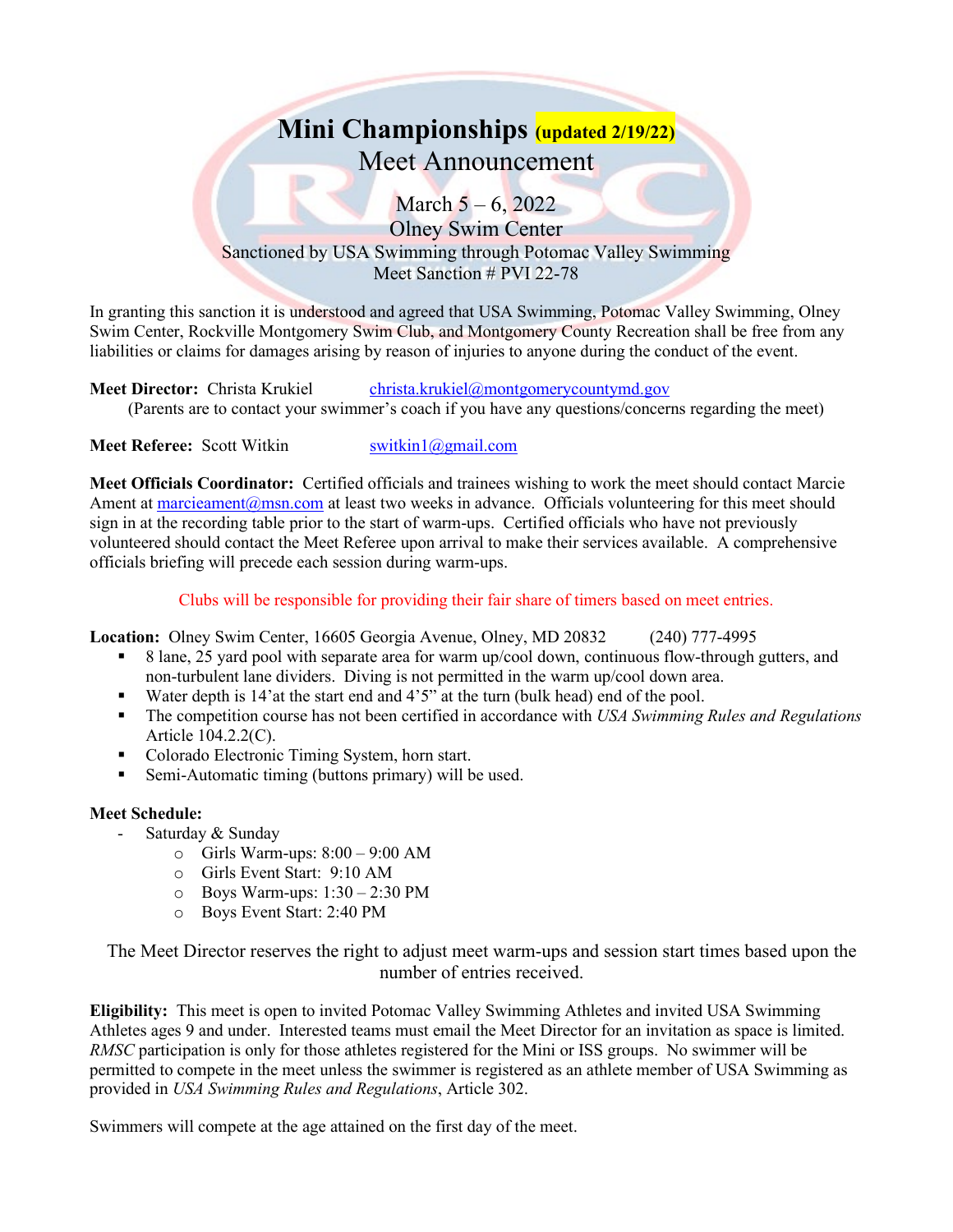**Disability Swimmers:** PVS and host clubs along with their Meet Directors are committed to the [Inclusion](http://www.pvswim.org/disability/inclusion_policy.html)  [Policy](http://www.pvswim.org/disability/inclusion_policy.html) as adopted by the BOD. Athletes with a disability are welcomed and are asked to provide advance notice of desired accommodations to the Meet Director. The athlete (or the athlete's coach) is also responsible for notifying the session referee of any disability prior to the competition.

## **COVID-19 Considerations:**

- An inherent risk of exposure to COVID-19 exists in any public place where people are present. COVID-19 is a contagious disease that can lead to severe illness and death. According to the Centers for Disease Control and Prevention, senior citizens and individuals with underlying medical conditions are especially vulnerable.
- USA Swimming, Inc., cannot prevent you (or your child(ren)) from becoming exposed to, contracting, or spreading COVID-19 while participating in USA Swimming sanctioned events. It is not possible to prevent against the presence of the disease. Therefore, if you choose to participate in a USA Swimming sanctioned event, you may be exposing yourself to and/or increasing your risk of contracting or spreading COVID-19.
- BY ATTENDING OR PARTICIPATING IN THIS COMPETITION, YOU VOLUNTARILY ASSUME ALL RISKS ASSOCIATED WITH EXPOSURE TO COVID-19 AND FOREVER RELEASE AND HOLD HARMLESS USA SWIMMING, POTOMAC VALLEY SWIMMING, ROCKVILLE MONTGOMERY SWIM CLUB, AND THE OLNEY SWIM CENTER AND EACH OF THEIR OFFICERS, DIRECTORS, AGENTS, EMPLOYEES OR OTHER REPRESENTATIVES FROM ANY LIABILITY OR CLAIMS INCLUDING FOR PERSONAL INJURIES, DEATH, DISEASE OR PROPERTY LOSSES, OR ANY OTHER LOSS, INCLUDING BUT NOT LIMITED TO CLAIMS OF NEGLIGENCE AND GIVE UP ANY CLAIMS YOU MAY HAVE TO SEEK DAMAGES, WHETHER KNOWN OR UNKNOWN, FORESEEN OR UNFORESEEN, IN CONNECTION WITH EXPOSURE, INFECTION, AND/OR SPREAD OF COVID-19 RELATED TO PARTICIPATION IN THIS COMPETITION.
- We have taken enhanced health and safety measures for all attending this meet, however we cannot guarantee that you will not become infected with COVID-19. All attending this meet must follow all posted instructions while in attendance. An inherent risk of exposure to COVID-19 exists in any public place where people are present. By attending this meet, you acknowledge the contagious nature of COVID-19 and voluntarily assume all risks related to exposure to COVID-19.
- By choosing to attend this meet you agree to comply with all health and safety mandates and guidelines of USA Swimming, Potomac Valley Swimming, the State of Maryland, and Montgomery County.

### **COVID-19 Protocols:**

- Before entering the facility, all attendees (athletes, coaches, officials, volunteers, and spectators) are required to assess their own health for symptoms and exposure to COVID-19. Attendees will only be permitted entrance if answering "no" to the following questions:
	- o Do you feel any of the symptoms that fall under the symptoms of COVID-19 (fever over 100.4, cough, shortness of breath, etc.)?
	- o Has anyone in your family been sick or diagnosed with COVID-19 in the past 14 days?
	- o Has someone you've been in contact with been diagnosed with COVID-19 or been in contact with someone who has in the past 14 days?
- All attendees (athletes, coaches, officials, volunteers, and spectators) are encouraged to wear a mask to enter the facility and throughout the facility, with the exception of athletes when competing or warming up/cooling down.
- **Spectators will be allowed. Spectator viewing area may be limited.**
- The meet will be live streamed on the MOCO Recreation RMSC YouTube channel.
- Before signing up your young swimmer, please consider that they can manage themselves for the duration of the meet with just their swim coach overseeing them, including being able to visit the bathroom independently.
- Locker room use should be minimized.
- Athletes should arrive and depart in their suits if possible.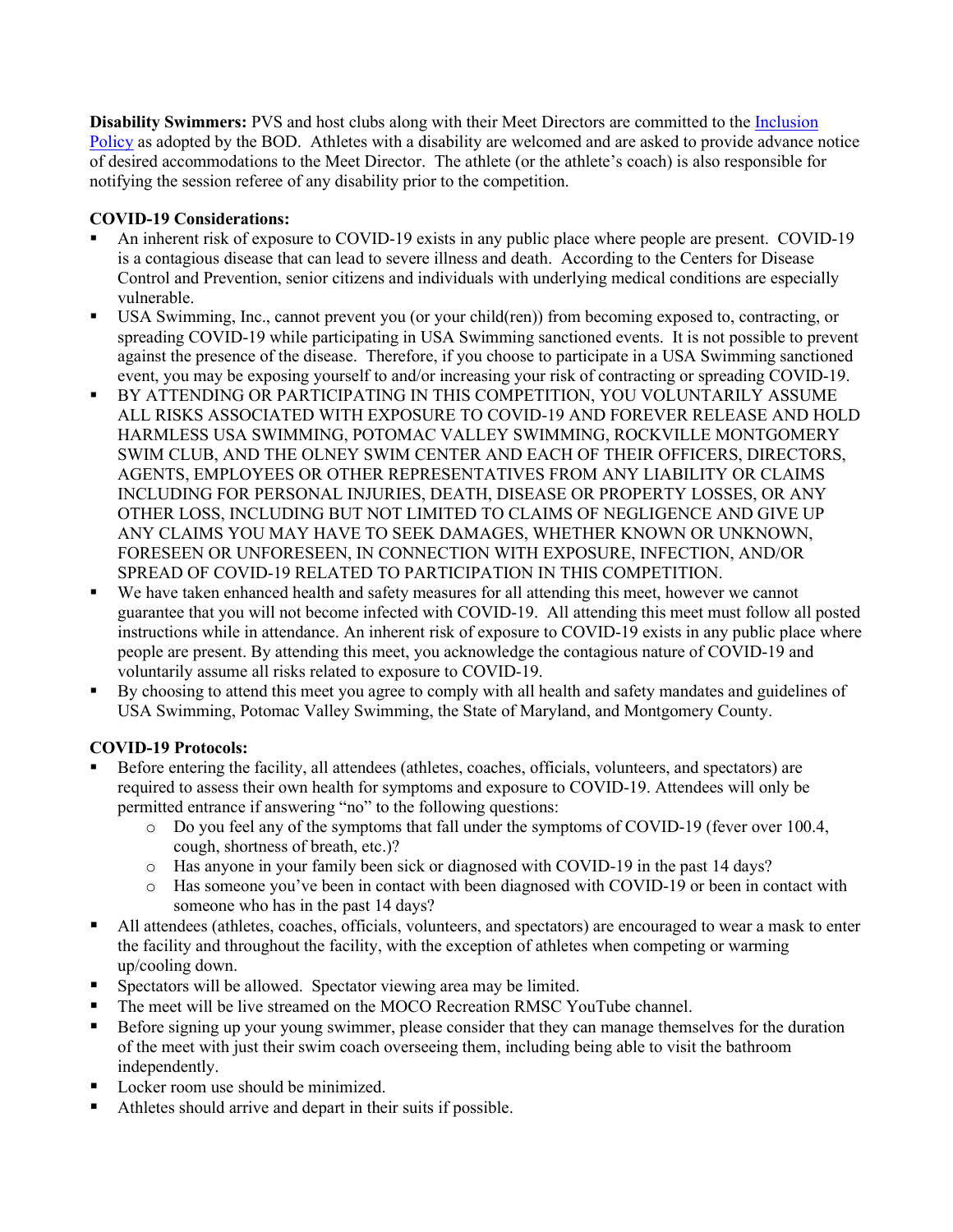### **Rules:**

- Current USA Swimming rules shall govern this meet.
- All applicable adults participating in or associated with this meet acknowledge that they are subject to the provisions of the USA Swimming [Minor Athlete Abuse Prevention Policy](https://www.usaswimming.org/safe-sport/minor-athlete-abuse-prevention-policy) ("MAAPP"), and that they understand that compliance with the MAAPP policy is a condition of participation in the conduct of this competition.
- No on-deck USA Swimming registration is permitted.
- In compliance with *USA Swimming Rules and Regulations*, the use of audio or visual recording devices, including a cell phone is not permitted in the changing areas, rest rooms, or locker rooms. Per PVS policy, the use of equipment capable of taking pictures (e.g., cell phones, cameras, etc.) is banned from behind the starting blocks during the entire meet, including warm up, competition and cool down periods.
- Deck changes are prohibited.
- Any swimmer entered in the meet must be certified by a USA Swimming member coach as being proficient in performing a racing start or must start each race from within the water. When unaccompanied by a member-coach, it is the responsibility of the swimmer or the swimmer's legal guardian to ensure compliance with this requirement.
- Operation of a drone or any other flying devices is prohibited over the venue (pools, athlete/coach areas, spectator areas and open ceiling locker rooms) any time athletes, coaches, officials and/or spectators are present.
- Dive-over starts will not be used.
- The Meet Director and the PVS Technical Committee reserve the right to limit events, heats, swimmers or adjust the format to conform with the 4-hour provision for the 12 &U sessions in Rule 205.3.1F.
- **No personal chairs allowed in the facility for athletes or spectators.**

#### **Event Rules:**

- All events are timed finals.
- Seed times are short course yards.
- A contestant may enter no more than three  $(3)$  individual events per day, and no more than six  $(6)$ individual events for the meet.
- A contestant may enter no more than one relay per day.

**Warm-Up Procedures:** The prescribed Potomac Valley Swimming warm-up procedures and safety policies will be followed. Continuous warm-up and warm-down will be available throughout the meet. The Meet Director may determine the structure of the warm-up, including times and lane assignments.

**Supervision:** Coaches are responsible for the conduct of their swimmers and cleaning up for their team area.

**Credentials: Parents not working the meet as a deck official or volunteer timer/runner are not permitted on deck.** Only athletes, USA Swimming certified coaches, and deck officials will be permitted on the deck. Coaches and Officials should have proof of active USA Swimming membership with them at all times.

**Meet Programs:** Heat sheets will be available on the RMSC website the day before the meet. <http://rmscswimming.com/meet-schedule-2021-2022/2021/9/11/mini-championships>

#### **Scoring**:

| Place 1 2 3 4 5 6 7 8 9 10 11 12 13 14 15 16        |  |  |  |  |  |  |  |  |
|-----------------------------------------------------|--|--|--|--|--|--|--|--|
|                                                     |  |  |  |  |  |  |  |  |
| Relay   40 34 32 30 28 26 24 22 18 14 12 10 8 6 4 2 |  |  |  |  |  |  |  |  |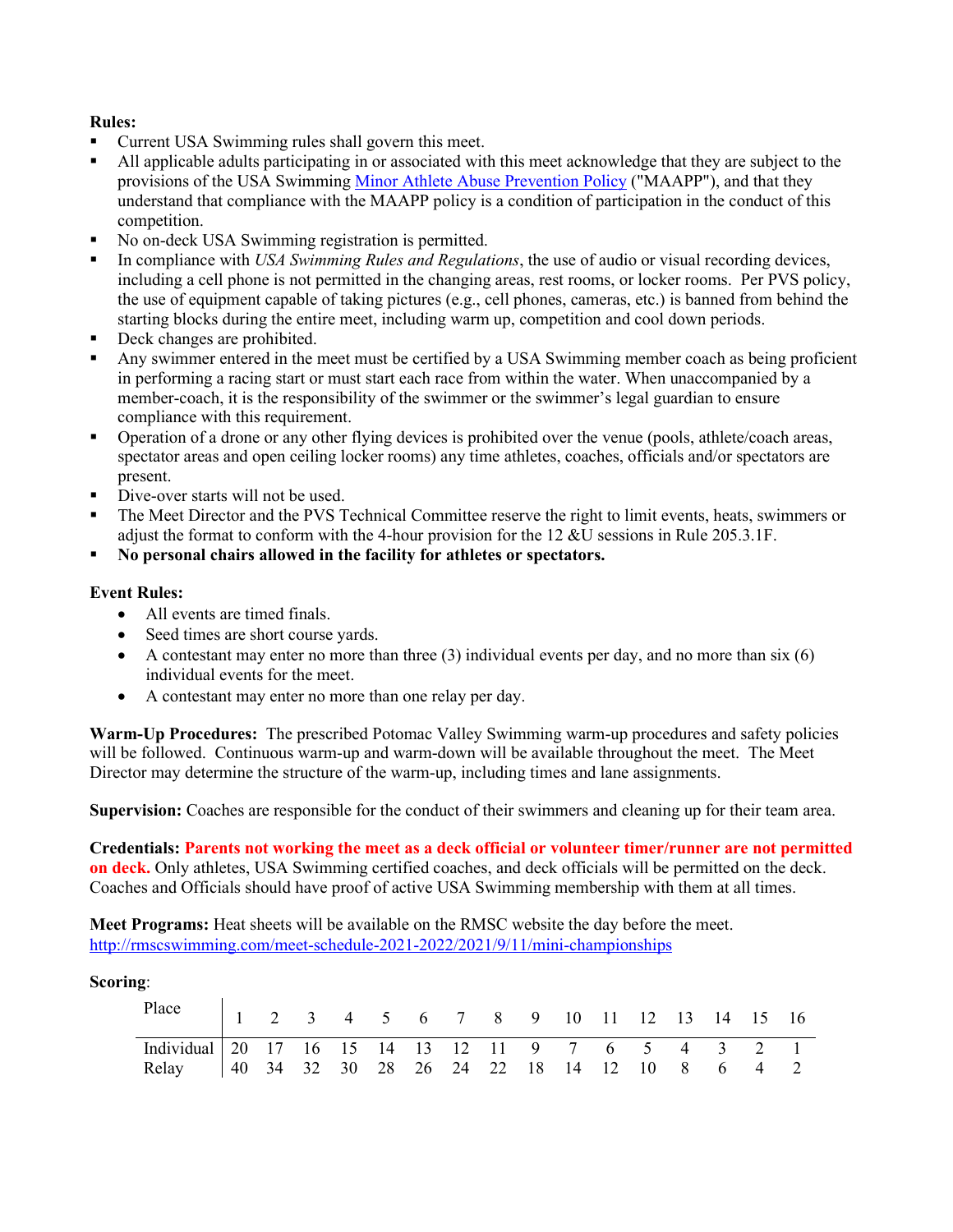**Awards**: Medals will be awarded for all individual events, first through eighth place and first through third place for relays. Ribbons will be awarded for ninth to sixteenth place individual. Team trophies will be awarded to the top three scoring teams at the conclusion of the meet.

#### **Concessions:** None

#### **Entry Procedures**:

- Team entry files must be emailed t[o christa.krukiel@montgomerycountymd.gov](mailto:christa.krukiel@montgomerycountymd.gov)
- Email subject should be labeled "RMSC Mini Championships".
- Email entry must include entry report by name.
- In body of email include total number of swimmers and total number of splashes.
- In body of email include contact information (name, phone number, e-mail) of a club.
- Entries directly from individual team members will not be accepted.
- Entries by phone, mail or fax will not be accepted.
- The Meet Director will acknowledge receipt by return e-mail within 24 hours. If acknowledgement is not received within 24 hours, please contact the Meet Director again.
- Any club that enters an unregistered or improperly registered athlete, falsifies an entry in any way, or permits an unregistered coach to represent them, will be fined the sum of \$100 by PVS and no further entries will be accepted from the club until the said fine is paid.

#### **Entry Information:**

- No late or deck entries will be accepted.
- Entry Fees: \$8.00 per individual event, \$16.00 per relay event.
- **Entry Deadline: Tuesday, February 22, 2022 at 8:00 PM**
- Entry fee check payable to **ActiveMontgomery**
- Each club is requested to remit one check (no cash) to cover the entry fees of the entire team.
- Payment for entries from unattached swimmers not affiliated with a team must be received prior to the start of the meet. Payment may be made by cash or check.
- Entry fees are due with the meet entry. Unpaid fees will be reported to the PVS Administrative Office at the conclusion of the meet.
- Send payment to: Christa Krukiel

Germantown Indoor Swim Center 18000 Central Park Circle Boyds, MD 20841

#### **Swim Center Rules and Conduct**

At the request of <u>Montgomery County Recreation</u>, swimmers are not to leave the pool deck without appropriate attire. Coaches will be responsible for the conduct of their athletes while in the facility and surrounding grounds. Failure to follow these rules or any inappropriate behavior will result in the athlete being barred from further competition in the meet. Parents will be responsible for the conduct of any minor children that accompany them.

- No glass containers are permitted within the facility.
- Swimmers must be in direct contact with their supervising coach before they will be allowed to enter the pool for warm-up.
- No camera cell phones are permitted in the locker rooms.